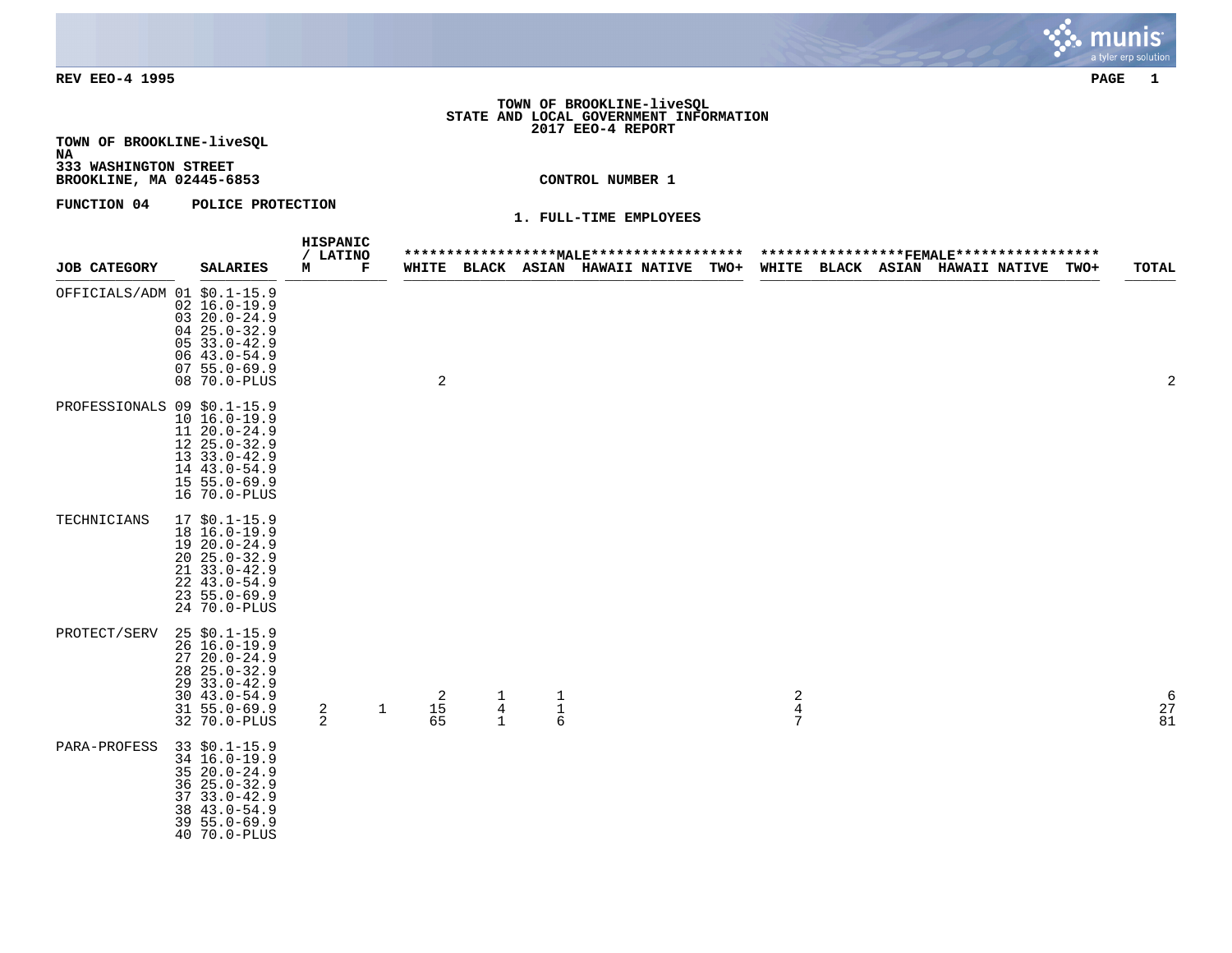### **TOWN OF BROOKLINE-liveSQL STATE AND LOCAL GOVERNMENT INFORMATION 2017 EEO-4 REPORT**

**TOWN OF BROOKLINE-liveSQL NA**

# **333 WASHINGTON STREET**

**BROOKLINE, MA 02445-6853 CONTROL NUMBER 1**

**FUNCTION 04 POLICE PROTECTION** 

| <b>JOB CATEGORY</b>         |    | <b>SALARIES</b>                                                                                                                  | HISPANIC<br>/ LATINO<br>м | F            | WHITE |   |   | BLACK ASIAN HAWAII NATIVE | <b>TWO+</b> | <b>WHITE</b>                          |             | <b>BLACK ASIAN</b> | ******************FEMALE******************<br><b>HAWAII NATIVE</b> | TWO+ | TOTAL                          |
|-----------------------------|----|----------------------------------------------------------------------------------------------------------------------------------|---------------------------|--------------|-------|---|---|---------------------------|-------------|---------------------------------------|-------------|--------------------|--------------------------------------------------------------------|------|--------------------------------|
|                             |    |                                                                                                                                  |                           |              |       |   |   |                           |             |                                       |             |                    |                                                                    |      |                                |
| ADMIN SUPPORT 41 \$0.1-15.9 |    | $42 16.0 - 19.9$<br>43 20.0-24.9<br>44 25.0-32.9<br>$4533.0 - 42.9$<br>46 43.0-54.9<br>$4755.0 - 69.9$<br>48 70.0-PLUS           |                           | $\mathbf{1}$ | 6     | 2 |   |                           |             | $\begin{array}{c} 5 \\ 1 \end{array}$ | 1           | $\mathbf{1}$       |                                                                    |      | $\frac{16}{2}$<br>$\mathbf{1}$ |
| SKILLED CRAFT 49 \$0.1-15.9 |    | $50 16.0 - 19.9$<br>$5120.0 - 24.9$<br>$5225.0 - 32.9$<br>$53$ $33.0 - 42.9$<br>54 43.0-54.9<br>$55 55.0 - 69.9$<br>56 70.0-PLUS |                           |              |       |   |   |                           |             |                                       |             |                    |                                                                    |      |                                |
| SERV/MAINT                  |    | $57$ \$0.1-15.9<br>58 16.0-19.9<br>$5920.0 - 24.9$<br>$6025.0 - 32.9$                                                            |                           |              |       |   |   |                           |             | $\mathbf 1$                           |             |                    |                                                                    |      |                                |
|                             |    | $6133.0 - 42.9$<br>$62$ $43.0 - 54.9$<br>$63, 55.0 - 69.9$<br>64 70.0-PLUS                                                       |                           |              | 2     |   |   |                           |             | 5                                     | $\mathbf 1$ |                    |                                                                    |      | 8                              |
| TOTAL<br>FULL-TIME          | 65 |                                                                                                                                  | 4                         | 2            | 94    | 8 | 8 |                           |             | 25                                    | 2           | 1                  |                                                                    |      | 144                            |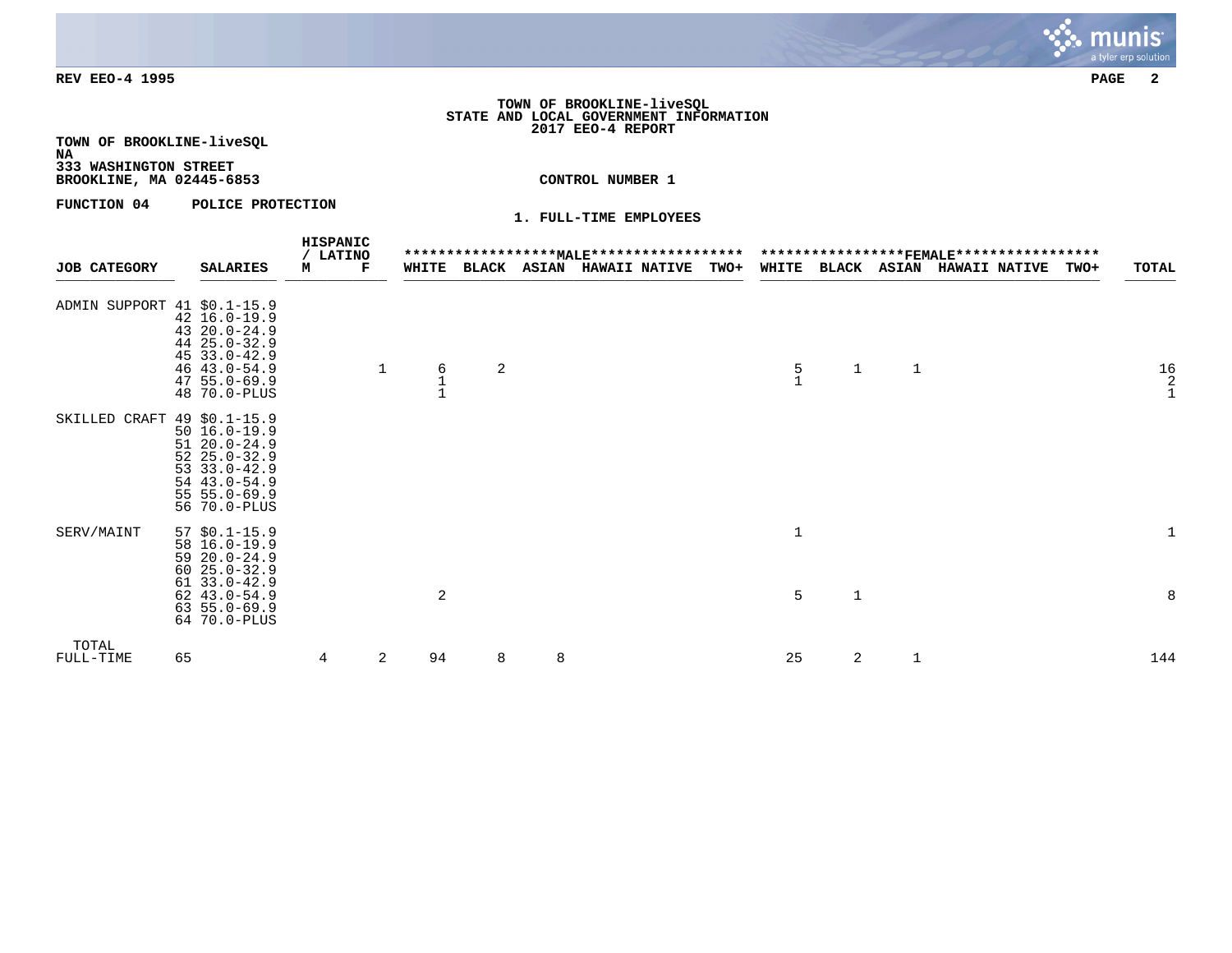

#### **TOWN OF BROOKLINE-liveSQL STATE AND LOCAL GOVERNMENT INFORMATION 2017 EEO-4 REPORT**

**TOWN OF BROOKLINE-liveSQL NA 333 WASHINGTON STREET**

**BROOKLINE, MA 02445-6853 CONTROL NUMBER 1**

**FUNCTION 04 POLICE PROTECTION** 

**2. OTHER THAN FULL-TIME EMPLOYEES**

|                                                     |           |   | HISPANIC<br><b>LATINO</b> |       |              |              |                      |             |       |              |              |                      |      |       |
|-----------------------------------------------------|-----------|---|---------------------------|-------|--------------|--------------|----------------------|-------------|-------|--------------|--------------|----------------------|------|-------|
| <b>JOB CATEGORY</b>                                 |           | м | F                         | WHITE | <b>BLACK</b> | <b>ASIAN</b> | <b>HAWAII NATIVE</b> | <b>TWO+</b> | WHITE | <b>BLACK</b> | <b>ASIAN</b> | <b>HAWAII NATIVE</b> | TWO+ | TOTAL |
| OFFICIALS/ADM 66<br>PROFESSIONALS 67<br>TECHNICIANS | 68        |   |                           |       |              |              |                      |             |       |              |              |                      |      |       |
| PROTECT/SERV<br>PARA-PROFESS                        | 69<br>-70 |   |                           |       |              |              |                      |             |       |              |              |                      |      |       |
| ADMIN SUPPORT 71<br>SKILLED CRAFT 72                |           |   |                           |       |              | 2            |                      |             |       |              |              |                      |      |       |
| SERV/MAINT                                          | 73        |   |                           |       |              |              |                      |             |       |              |              |                      |      |       |
| TOTAL<br>PART-TIME                                  | 74        |   |                           |       |              |              |                      |             |       |              |              |                      |      |       |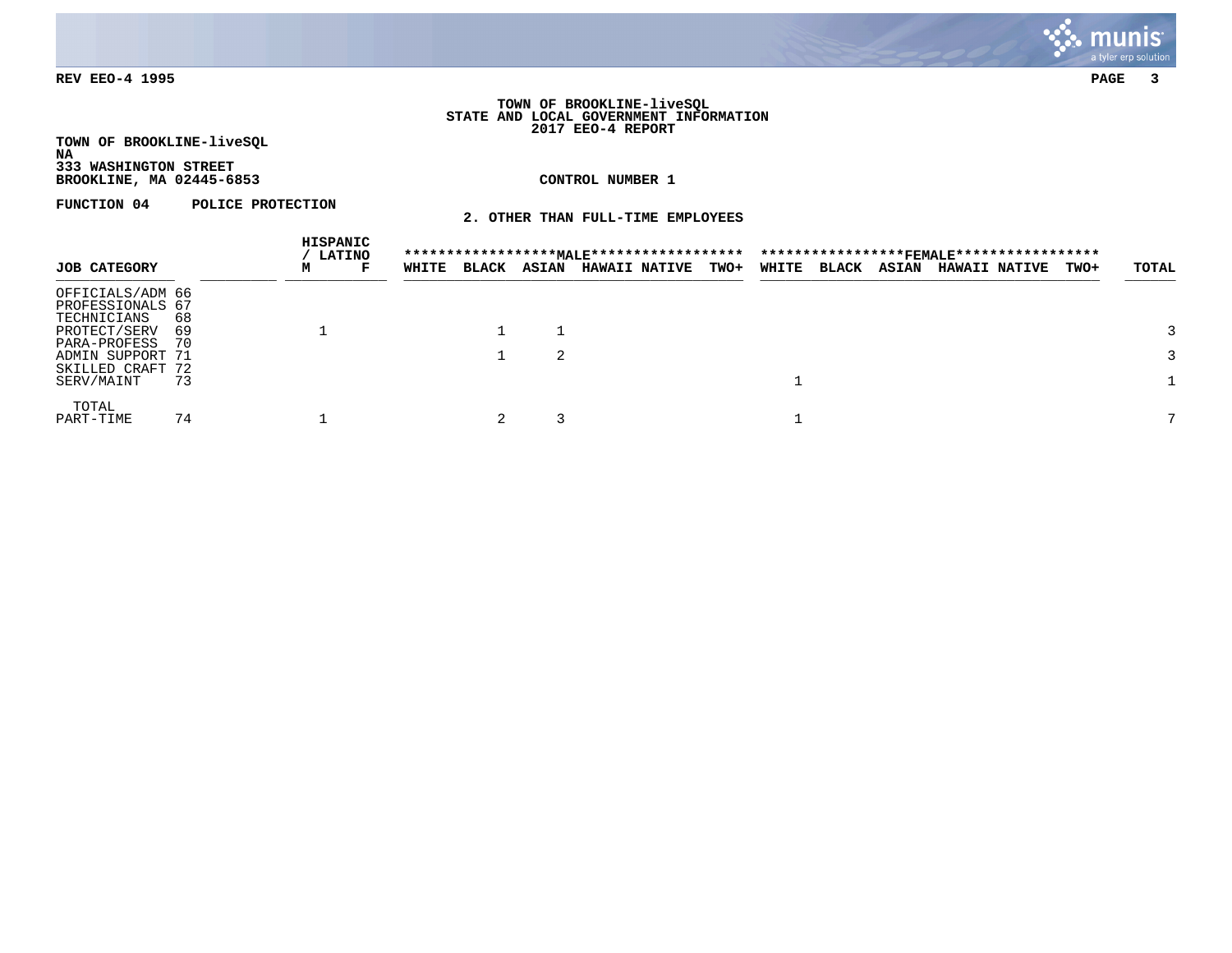

#### **TOWN OF BROOKLINE-liveSQL STATE AND LOCAL GOVERNMENT INFORMATION 2017 EEO-4 REPORT**

**TOWN OF BROOKLINE-liveSQL NA**

**333 WASHINGTON STREET BROOKLINE, MA 02445-6853 CONTROL NUMBER 1**

**FUNCTION 04 POLICE PROTECTION** 

# **3. NEW HIRES DURING FISCAL YEAR - PERMANENT FULL-TIME ONLY**

|                                                                                                                                           |                      | HISPANIC | <b>LATINO</b> |       |              |              |                      |             |              |                    |                      |             |       |
|-------------------------------------------------------------------------------------------------------------------------------------------|----------------------|----------|---------------|-------|--------------|--------------|----------------------|-------------|--------------|--------------------|----------------------|-------------|-------|
| <b>JOB CATEGORY</b>                                                                                                                       |                      | м        | F             | WHITE | <b>BLACK</b> | <b>ASIAN</b> | <b>HAWAII NATIVE</b> | <b>TWO+</b> | <b>WHITE</b> | <b>BLACK ASIAN</b> | <b>HAWAII NATIVE</b> | <b>TWO+</b> | TOTAL |
| OFFICIALS/ADM 75<br>PROFESSIONALS 76<br>TECHNICIANS<br>PROTECT/SERV<br>PARA-PROFESS<br>ADMIN SUPPORT 80<br>SKILLED CRAFT 81<br>SERV/MAINT | 77<br>78<br>79<br>82 |          |               |       |              |              |                      |             |              |                    |                      |             | 2     |
| TOTAL<br>NEW HIRE                                                                                                                         | 83                   |          |               |       |              |              |                      |             |              |                    |                      |             | 2     |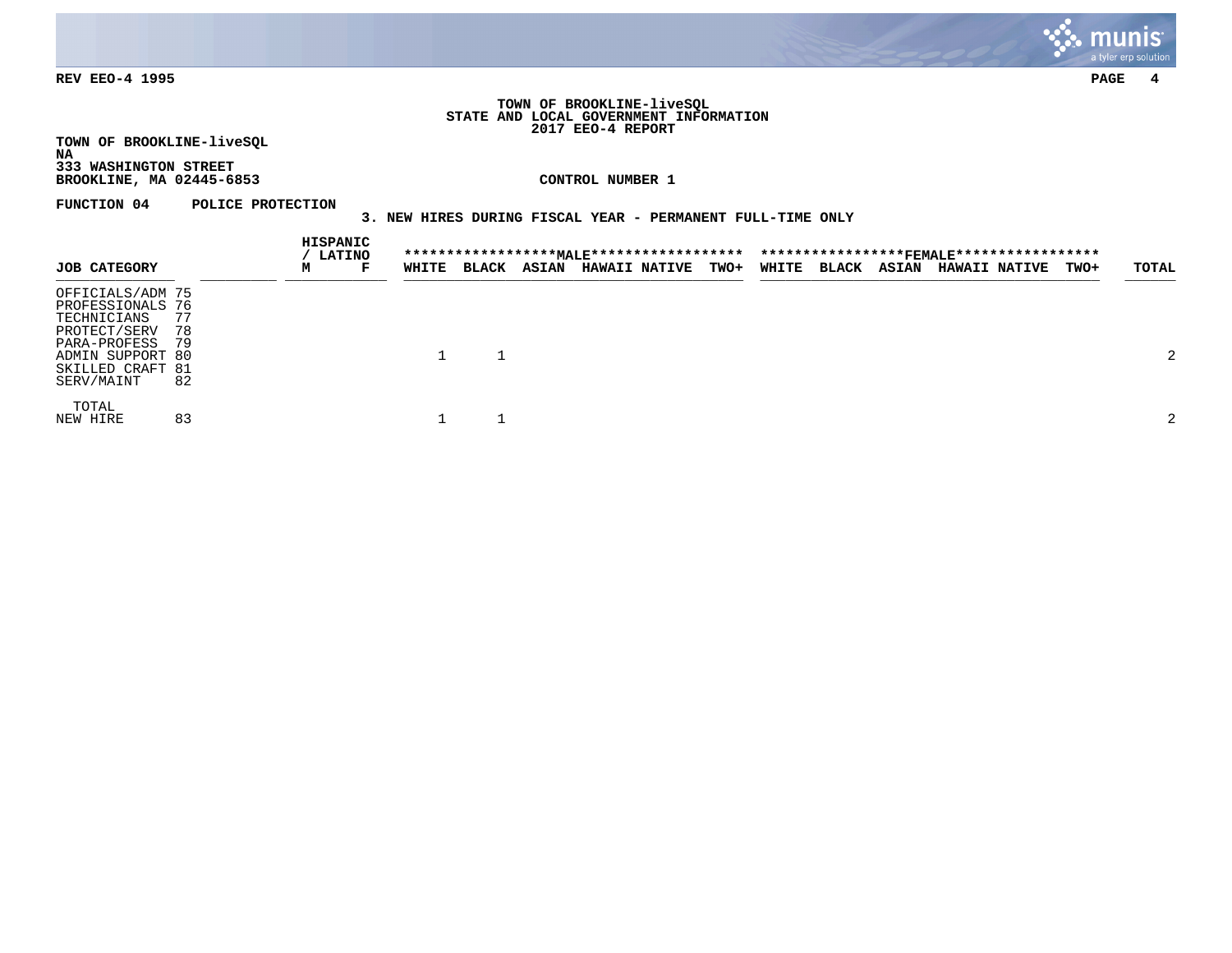#### **TOWN OF BROOKLINE-liveSQL STATE AND LOCAL GOVERNMENT INFORMATION 2017 EEO-4 REPORT**

**TOWN OF BROOKLINE-liveSQL NA**

**333 WASHINGTON STREET BROOKLINE, MA 02445-6853 CONTROL NUMBER 1**

**FUNCTION 05 FIRE PROTECTION** 

|                             |                                                                                                                                                        | HISPANIC<br>/ LATINO |               |                                            |        |              |                                 |             |   |  |                                 |      |                |
|-----------------------------|--------------------------------------------------------------------------------------------------------------------------------------------------------|----------------------|---------------|--------------------------------------------|--------|--------------|---------------------------------|-------------|---|--|---------------------------------|------|----------------|
| <b>JOB CATEGORY</b>         | <b>SALARIES</b>                                                                                                                                        | м<br>Г               |               |                                            |        |              | WHITE BLACK ASIAN HAWAII NATIVE | <b>TWO+</b> |   |  | WHITE BLACK ASIAN HAWAII_NATIVE | TWO+ | TOTAL          |
| OFFICIALS/ADM 01 \$0.1-15.9 | $02 \ 16.0 - 19.9$<br>$0320.0 - 24.9$<br>$0425.0 - 32.9$<br>$0533.0 - 42.9$<br>$0643.0 - 54.9$<br>$0755.0 - 69.9$<br>08 70.0-PLUS                      |                      | $\mathbf{1}$  |                                            |        |              |                                 |             |   |  |                                 |      | 1              |
| PROFESSIONALS 09 \$0.1-15.9 | $10 16.0 - 19.9$<br>$1120.0 - 24.9$<br>$1225.0 - 32.9$<br>$1333.0 - 42.9$<br>14 43.0-54.9<br>$15 55.0 - 69.9$<br>16 70.0-PLUS                          | 1                    | 34            | $\overline{2}$                             |        |              |                                 |             |   |  |                                 |      | 37             |
| TECHNICIANS                 | $17$ \$0.1-15.9<br>18 16.0-19.9<br>$1920.0 - 24.9$<br>$20, 25.0 - 32.9$<br>$21, 33.0 - 42.9$<br>$22, 43.0 - 54.9$<br>$235.0 - 69.9$<br>24 70.0-PLUS    |                      |               |                                            |        |              |                                 |             |   |  |                                 |      |                |
| PROTECT/SERV                | $25$ \$0.1-15.9<br>$26 \t16.0 - 19.9$<br>$2720.0 - 24.9$<br>$28$ $25.0 - 32.9$<br>29 33.0-42.9<br>$3043.0 - 54.9$<br>$31, 55.0 - 69.9$<br>32 70.0-PLUS | 4                    | 4<br>26<br>45 | $\begin{array}{c} 1 \\ 5 \\ 4 \end{array}$ | 1<br>2 | $\mathbf{1}$ |                                 |             | 2 |  |                                 |      | $\frac{6}{36}$ |
| PARA-PROFESS                | 33 \$0.1-15.9<br>34 16.0-19.9<br>$3520.0 - 24.9$<br>$3625.0 - 32.9$<br>$3733.0 - 42.9$<br>38 43.0-54.9<br>$395.0 - 69.9$<br>40 70.0-PLUS               |                      |               |                                            |        |              |                                 |             |   |  |                                 |      |                |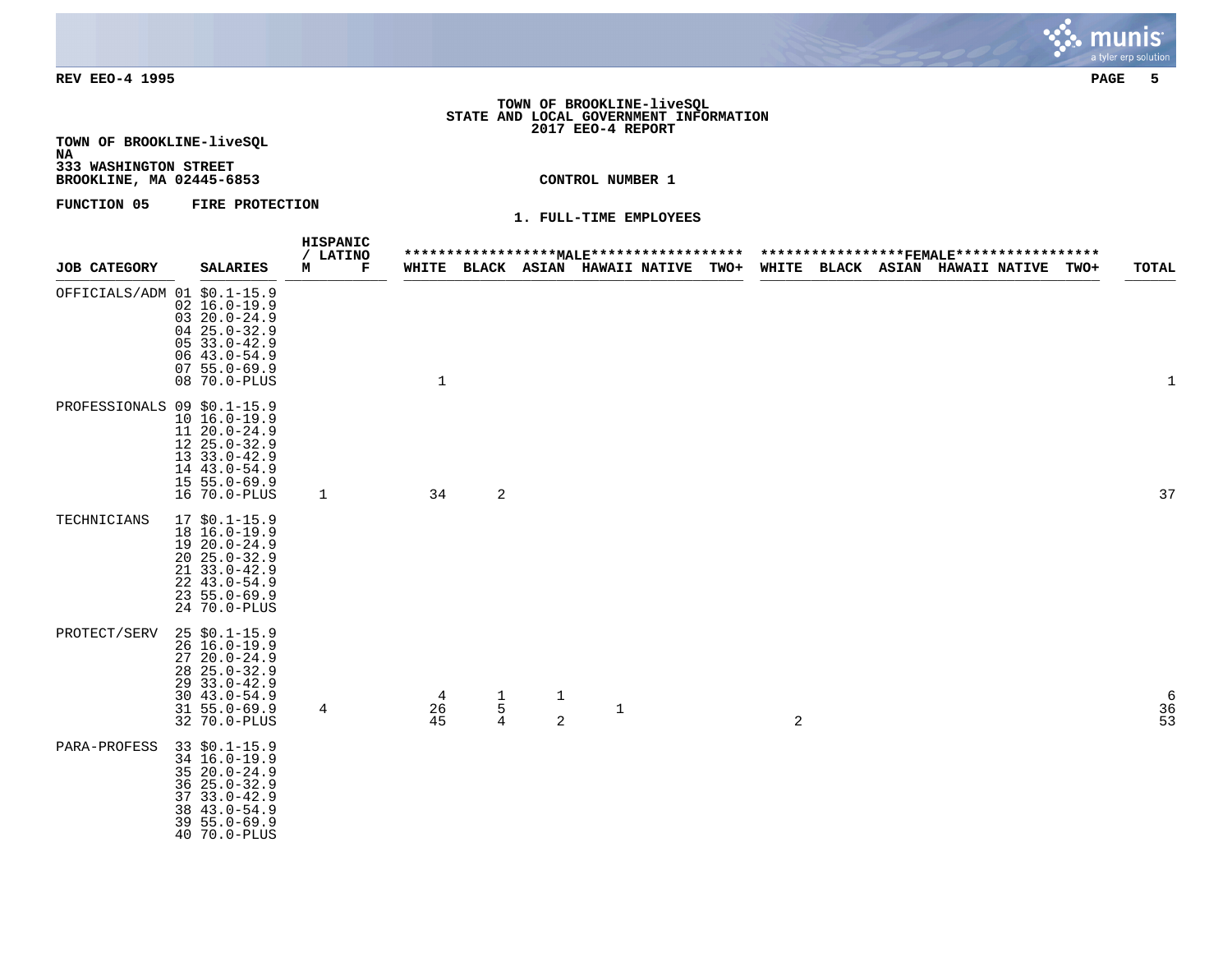### **TOWN OF BROOKLINE-liveSQL STATE AND LOCAL GOVERNMENT INFORMATION 2017 EEO-4 REPORT**

**TOWN OF BROOKLINE-liveSQL NA**

**333 WASHINGTON STREET BROOKLINE, MA 02445-6853 CONTROL NUMBER 1**

**FUNCTION 05 FIRE PROTECTION** 

|                             |                                                                                                                                                   | HISPANIC<br>/ LATINO |       |    |   |                                  |             |              |                   |                      |      |       |
|-----------------------------|---------------------------------------------------------------------------------------------------------------------------------------------------|----------------------|-------|----|---|----------------------------------|-------------|--------------|-------------------|----------------------|------|-------|
| <b>JOB CATEGORY</b>         | <b>SALARIES</b>                                                                                                                                   | M<br>Г               | WHITE |    |   | <b>BLACK ASIAN HAWAII NATIVE</b> | <b>TWO+</b> |              | WHITE BLACK ASIAN | <b>HAWAII NATIVE</b> | TWO+ | TOTAL |
| ADMIN SUPPORT 41 \$0.1-15.9 | 42 16.0-19.9<br>43 20.0-24.9<br>44 25.0-32.9<br>$4533.0 - 42.9$<br>46 43.0-54.9<br>$475.0 - 69.9$<br>48 70.0-PLUS                                 |                      |       |    |   |                                  |             | $\mathbf{1}$ |                   |                      |      |       |
| SKILLED CRAFT 49 \$0.1-15.9 | $50 16.0 - 19.9$<br>$5120.0 - 24.9$<br>$5225.0 - 32.9$<br>$53 \t33.0 - 42.9$<br>54 43.0-54.9<br>$55 55.0 - 69.9$<br>56 70.0-PLUS                  |                      | 2     |    |   |                                  |             |              |                   |                      |      | 2     |
| SERV/MAINT                  | $57$ $$0.1-15.9$<br>58 16.0-19.9<br>$5920.0 - 24.9$<br>$6025.0 - 32.9$<br>$6133.0 - 42.9$<br>$62$ $43.0 - 54.9$<br>$635.0 - 69.9$<br>64 70.0-PLUS |                      |       |    |   |                                  |             |              |                   |                      |      |       |
| TOTAL<br>FULL-TIME          | 65                                                                                                                                                | 5                    | 112   | 12 | 3 | $\mathbf 1$                      |             | 3            |                   |                      |      | 136   |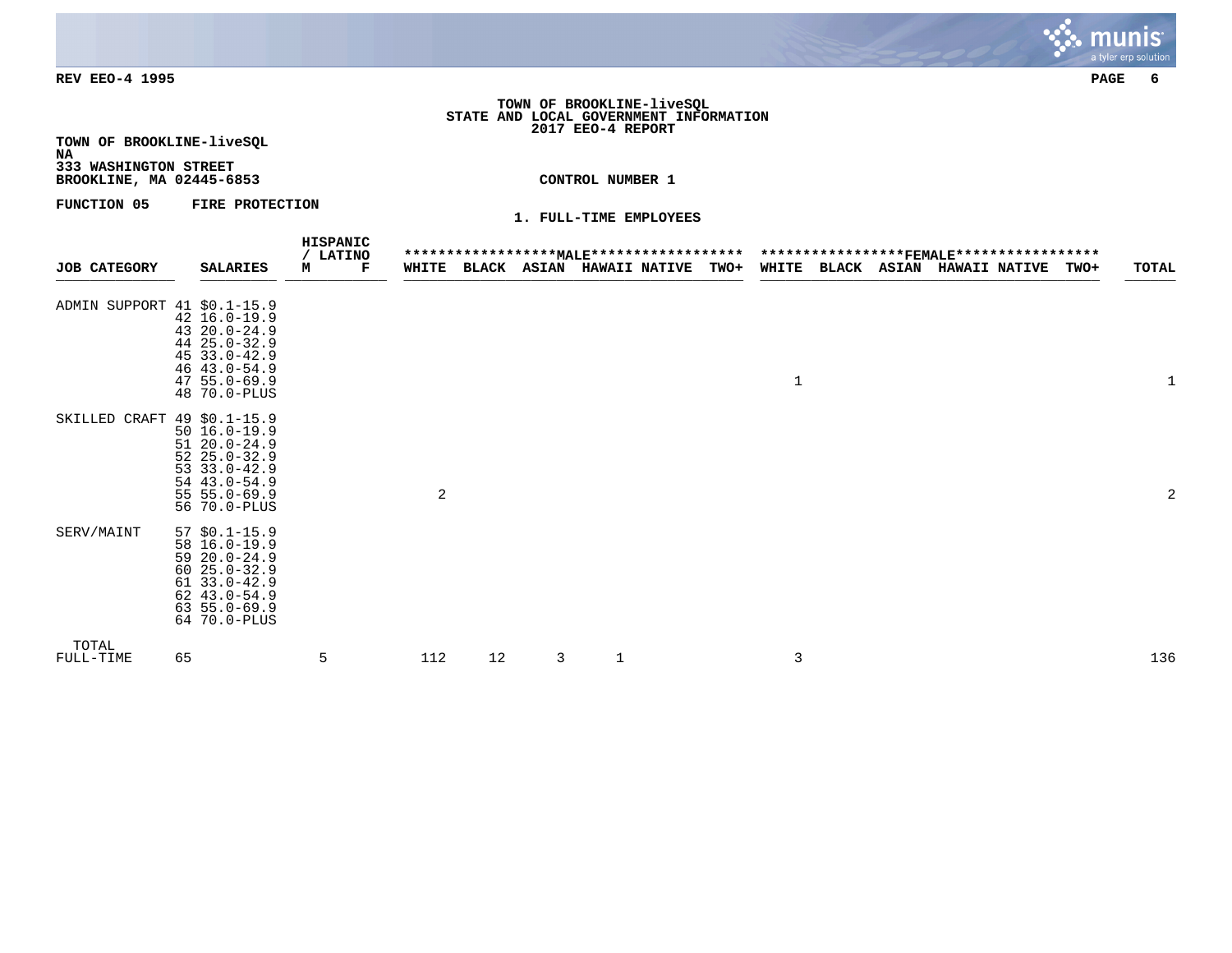

### **TOWN OF BROOKLINE-liveSQL STATE AND LOCAL GOVERNMENT INFORMATION 2017 EEO-4 REPORT**

**TOWN OF BROOKLINE-liveSQL NA 333 WASHINGTON STREET**

**BROOKLINE, MA 02445-6853 CONTROL NUMBER 1**

**FUNCTION 05 FIRE PROTECTION** 

**2. OTHER THAN FULL-TIME EMPLOYEES**

|                                                                                                                                           |                      | HISPANIC | <b>LATINO</b> |       |              |              |                      |             |       |              |              |                      |             |       |
|-------------------------------------------------------------------------------------------------------------------------------------------|----------------------|----------|---------------|-------|--------------|--------------|----------------------|-------------|-------|--------------|--------------|----------------------|-------------|-------|
| <b>JOB CATEGORY</b>                                                                                                                       |                      | м        | г             | WHITE | <b>BLACK</b> | <b>ASIAN</b> | <b>HAWAII NATIVE</b> | <b>TWO+</b> | WHITE | <b>BLACK</b> | <b>ASIAN</b> | <b>HAWAII NATIVE</b> | <b>TWO+</b> | TOTAL |
| OFFICIALS/ADM 66<br>PROFESSIONALS 67<br>TECHNICIANS<br>PROTECT/SERV<br>PARA-PROFESS<br>ADMIN SUPPORT 71<br>SKILLED CRAFT 72<br>SERV/MAINT | 68<br>69<br>70<br>73 |          |               | 2     |              |              |                      |             |       |              |              |                      |             |       |
| TOTAL<br>PART-TIME                                                                                                                        | 74                   |          |               |       |              |              |                      |             |       |              |              |                      |             |       |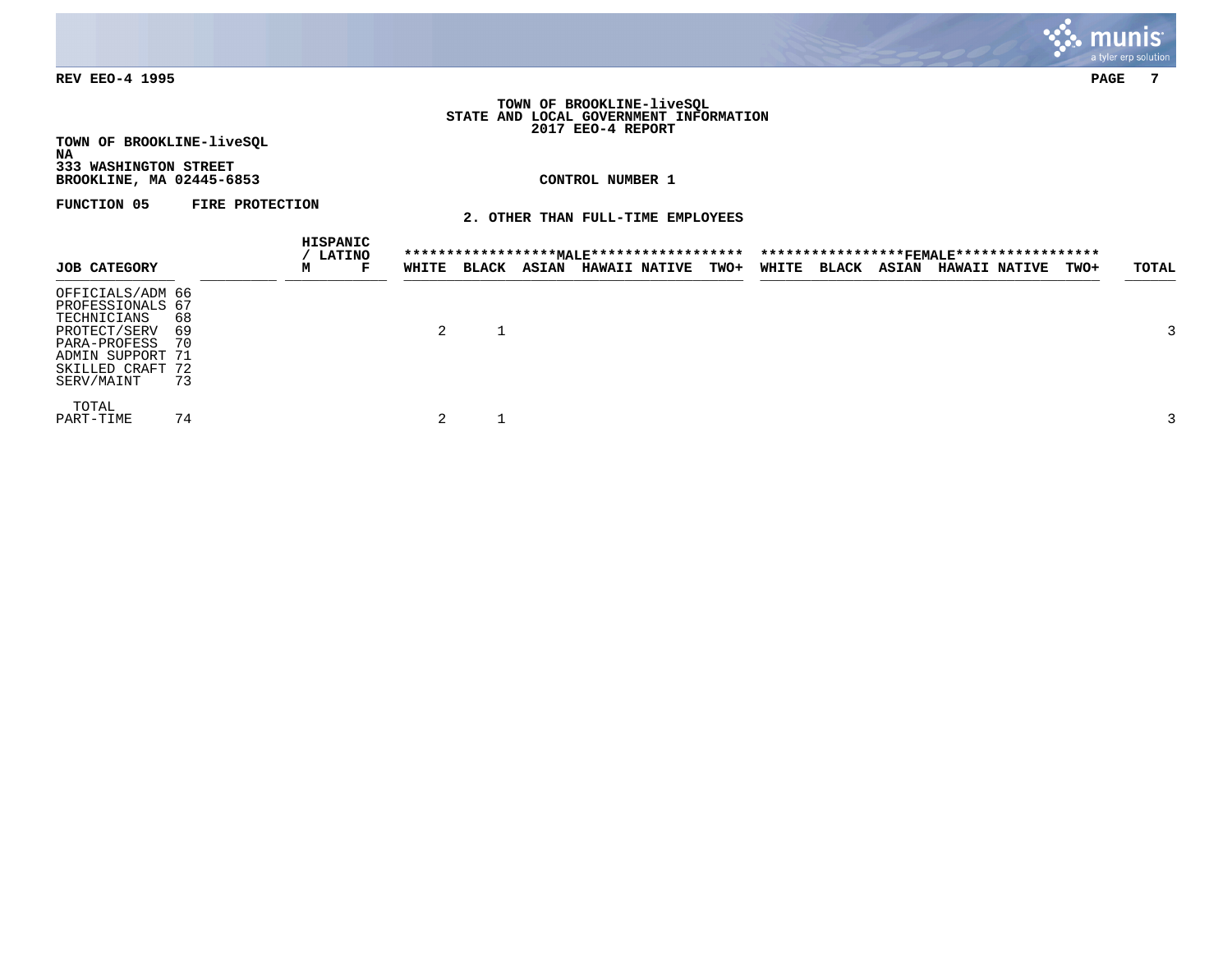

#### **TOWN OF BROOKLINE-liveSQL STATE AND LOCAL GOVERNMENT INFORMATION 2017 EEO-4 REPORT**

**TOWN OF BROOKLINE-liveSQL NA**

**333 WASHINGTON STREET BROOKLINE, MA 02445-6853 CONTROL NUMBER 1**

**FUNCTION 05 FIRE PROTECTION** 

# **3. NEW HIRES DURING FISCAL YEAR - PERMANENT FULL-TIME ONLY**

|                     |    | HISPANIC<br><b>LATINO</b> |   |       |              |              |                      |             |       |              |       |                      |      |       |
|---------------------|----|---------------------------|---|-------|--------------|--------------|----------------------|-------------|-------|--------------|-------|----------------------|------|-------|
| <b>JOB CATEGORY</b> |    | м                         | г | WHITE | <b>BLACK</b> | <b>ASIAN</b> | <b>HAWAII NATIVE</b> | <b>TWO+</b> | WHITE | <b>BLACK</b> | ASIAN | <b>HAWAII NATIVE</b> | TWO+ | TOTAL |
| OFFICIALS/ADM 75    |    |                           |   |       |              |              |                      |             |       |              |       |                      |      |       |
| PROFESSIONALS 76    |    |                           |   |       |              |              |                      |             |       |              |       |                      |      |       |
| TECHNICIANS         | 77 |                           |   |       |              |              |                      |             |       |              |       |                      |      |       |
| PROTECT/SERV        | 78 |                           |   | 4     |              |              |                      |             |       |              |       |                      |      | 6     |
| PARA-PROFESS        | 79 |                           |   |       |              |              |                      |             |       |              |       |                      |      |       |
| ADMIN SUPPORT 80    |    |                           |   |       |              |              |                      |             |       |              |       |                      |      |       |
| SKILLED CRAFT 81    |    |                           |   |       |              |              |                      |             |       |              |       |                      |      |       |
| SERV/MAINT          | 82 |                           |   |       |              |              |                      |             |       |              |       |                      |      |       |
| TOTAL               |    |                           |   |       |              |              |                      |             |       |              |       |                      |      |       |
| NEW HIRE            | 83 |                           |   | 4     |              |              |                      |             |       |              |       |                      |      | 6     |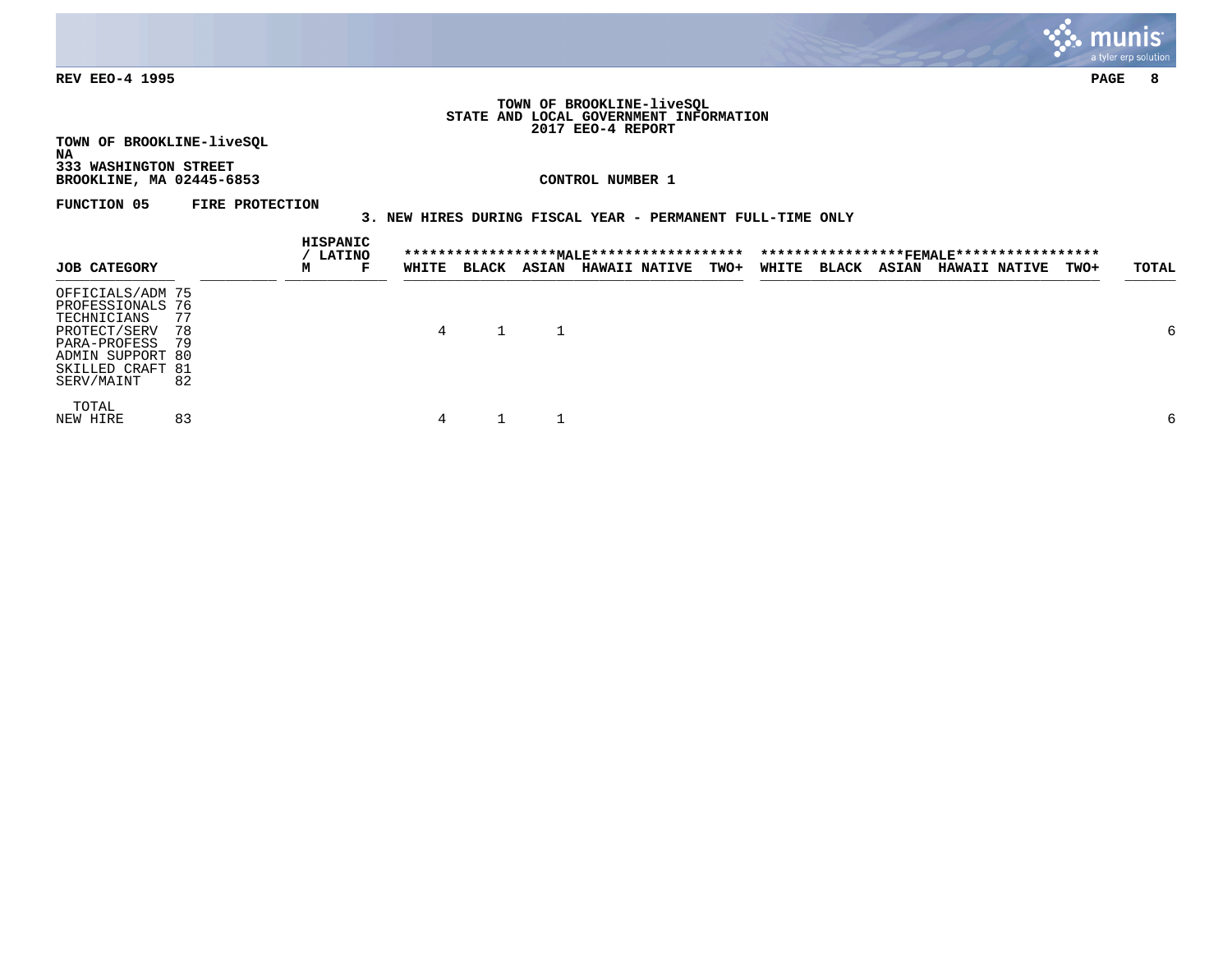### **TOWN OF BROOKLINE-liveSQL STATE AND LOCAL GOVERNMENT INFORMATION 2017 EEO-4 REPORT**

**TOWN OF BROOKLINE-liveSQL NA**

**333 WASHINGTON STREET BROOKLINE, MA 02445-6853 CONTROL NUMBER 1**

**FUNCTION 01 02 06 08 09 10 12 13 15** 

|                             |                                                                                                                                                          |   | HISPANIC |   |   |                                        |              |               |                                      |                                                                          |               |                                   |                                 |      |                                              |
|-----------------------------|----------------------------------------------------------------------------------------------------------------------------------------------------------|---|----------|---|---|----------------------------------------|--------------|---------------|--------------------------------------|--------------------------------------------------------------------------|---------------|-----------------------------------|---------------------------------|------|----------------------------------------------|
| <b>JOB CATEGORY</b>         | <b>SALARIES</b>                                                                                                                                          | м | / LATINO | г |   |                                        |              |               | WHITE BLACK ASIAN HAWAII NATIVE TWO+ |                                                                          |               |                                   | WHITE BLACK ASIAN HAWAII_NATIVE | TWO+ | <b>TOTAL</b>                                 |
| OFFICIALS/ADM 01 \$0.1-15.9 | $02 16.0 - 19.9$<br>$0320.0 - 24.9$<br>$0425.0 - 32.9$<br>$0533.0 - 42.9$<br>$0643.0 - 54.9$<br>$0755.0 - 69.9$<br>08 70.0-PLUS                          |   |          |   |   | 12                                     | 2            |               |                                      | 10                                                                       |               |                                   |                                 |      | 24                                           |
| PROFESSIONALS 09 \$0.1-15.9 | $10 16.0 - 19.9$<br>$11 20.0 - 24.9$<br>$1225.0 - 32.9$<br>$1333.0 - 42.9$<br>14 43.0-54.9<br>$15 55.0 - 69.9$<br>16 70.0-PLUS                           |   | 1        |   | 3 | $\begin{array}{c} 6 \\ 36 \end{array}$ | 3            |               |                                      | $\mathbf 1$<br>$\overline{7}$<br>$\begin{array}{c} 14 \\ 19 \end{array}$ | $\frac{1}{1}$ | 2<br>$\mathbf 1$<br>$\frac{1}{1}$ |                                 |      | $\frac{1}{2}$<br>$28$<br>$60$                |
| TECHNICIANS                 | $17$ \$0.1-15.9<br>$18 \; 16.0 - 19.9$<br>19 20.0-24.9<br>$20, 25.0 - 32.9$<br>21 33.0-42.9<br>$22, 43.0 - 54.9$<br>$235.0 - 69.9$<br>24 70.0-PLUS       |   |          |   |   | $\frac{4}{8}$                          | $\mathbf{1}$ | $\frac{1}{2}$ |                                      | $\mathsf{3}$                                                             |               | $\mathbf{1}$                      |                                 |      | $\begin{array}{c} 8 \\ 12 \end{array}$       |
| PROTECT/SERV                | $25$ \$0.1-15.9<br>$26$ $16.0 - 19.9$<br>$2720.0 - 24.9$<br>$28$ $25.0 - 32.9$<br>$2933.0 - 42.9$<br>$3043.0 - 54.9$<br>$31 55.0 - 69.9$<br>32 70.0-PLUS |   |          |   |   |                                        |              |               |                                      |                                                                          |               |                                   |                                 |      |                                              |
| <b>PARA-PROFESS</b>         | $33$ $$0.1-15.9$<br>34 16.0-19.9<br>35 20.0-24.9<br>$3625.0 - 32.9$<br>$37$ $33.0 - 42.9$<br>38 43.0-54.9<br>$395.0 - 69.9$<br>40 70.0-PLUS              |   |          |   | 1 | $\frac{1}{1}$                          |              |               |                                      | $\begin{array}{c} 2 \\ 2 \\ 3 \end{array}$                               | $\mathbf{1}$  |                                   |                                 |      | $\begin{array}{c}\n2 \\ 4 \\ 5\n\end{array}$ |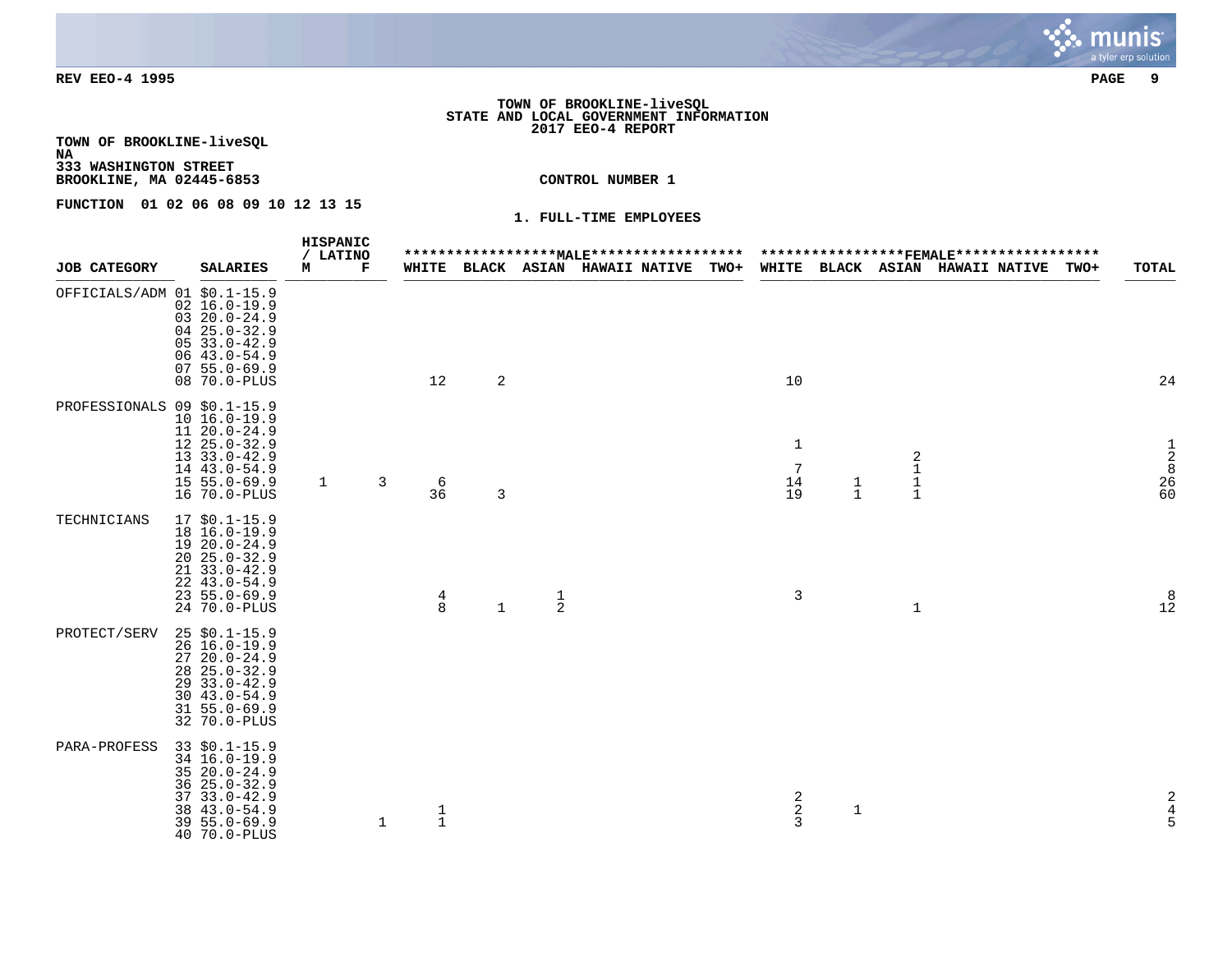### **TOWN OF BROOKLINE-liveSQL STATE AND LOCAL GOVERNMENT INFORMATION 2017 EEO-4 REPORT**

**TOWN OF BROOKLINE-liveSQL**

**NA 333 WASHINGTON STREET**

**BROOKLINE, MA 02445-6853 CONTROL NUMBER 1**

**FUNCTION 01 02 06 08 09 10 12 13 15** 

|                             |    |                                                                                                                                                     |                   | <b>HISPANIC</b><br><b>LATINO</b> |   |                                                                   |               |              | ****************** <u>MALE</u> ****************** |             |               |              |    | ******************FEMALE****************** |      |                                                                   |
|-----------------------------|----|-----------------------------------------------------------------------------------------------------------------------------------------------------|-------------------|----------------------------------|---|-------------------------------------------------------------------|---------------|--------------|---------------------------------------------------|-------------|---------------|--------------|----|--------------------------------------------|------|-------------------------------------------------------------------|
| <b>JOB CATEGORY</b>         |    | <b>SALARIES</b>                                                                                                                                     | М                 | F                                |   | WHITE                                                             | BLACK         | <b>ASIAN</b> | <b>HAWAII NATIVE</b>                              | <b>TWO+</b> | WHITE         | <b>BLACK</b> |    | <b>ASIAN HAWAII NATIVE</b>                 | TWO+ | TOTAL                                                             |
| ADMIN SUPPORT 41 \$0.1-15.9 |    | $42 \ 16.0 - 19.9$<br>43 20.0-24.9<br>44 25.0-32.9<br>$4533.0 - 42.9$<br>$46$ $43.0 - 54.9$<br>$4755.0 - 69.9$<br>48 70.0-PLUS                      | $\mathbf{1}$      |                                  | 5 | $\frac{3}{2}$                                                     |               | 1            |                                                   |             | 18<br>10      | $\mathbf{3}$ | 5  |                                            |      | $\begin{array}{c} 37 \\ 13 \\ 2 \end{array}$                      |
| SKILLED CRAFT 49 \$0.1-15.9 |    | $50 16.0 - 19.9$<br>$5120.0 - 24.9$<br>$5225.0 - 32.9$<br>$53 \t33.0 - 42.9$<br>54 43.0-54.9<br>$55 55.0 - 69.9$<br>56 70.0-PLUS                    | 4<br>$\mathbf{1}$ |                                  |   | $\frac{4}{3}$<br>$\begin{array}{c} 4\,2 \\ 5\,1 \end{array}$<br>4 | $\frac{1}{1}$ | $\mathbf{1}$ |                                                   |             | $\frac{1}{2}$ |              |    |                                            |      | $rac{4}{3}$<br>$\mathbf{1}$<br>$\frac{50}{54}$<br>4               |
| SERV/MAINT                  |    | $57$ \$0.1-15.9<br>58 16.0-19.9<br>$5920.0 - 24.9$<br>$6025.0 - 32.9$<br>$6133.0 - 42.9$<br>$62$ $43.0 - 54.9$<br>$63, 55.0 - 69.9$<br>64 70.0-PLUS | 1<br>$\mathbf{1}$ |                                  |   | $\frac{1}{5}$                                                     |               | $\mathbf 1$  |                                                   |             | $\mathbf{1}$  |              |    |                                            |      | $\begin{smallmatrix}1\\1\\1\\1\end{smallmatrix}$<br>$\frac{3}{7}$ |
| TOTAL<br>FULL-TIME          | 65 |                                                                                                                                                     | 11                |                                  | 9 | 184                                                               | 10            | 6            |                                                   |             | 95            | 6            | 12 |                                            |      | 333                                                               |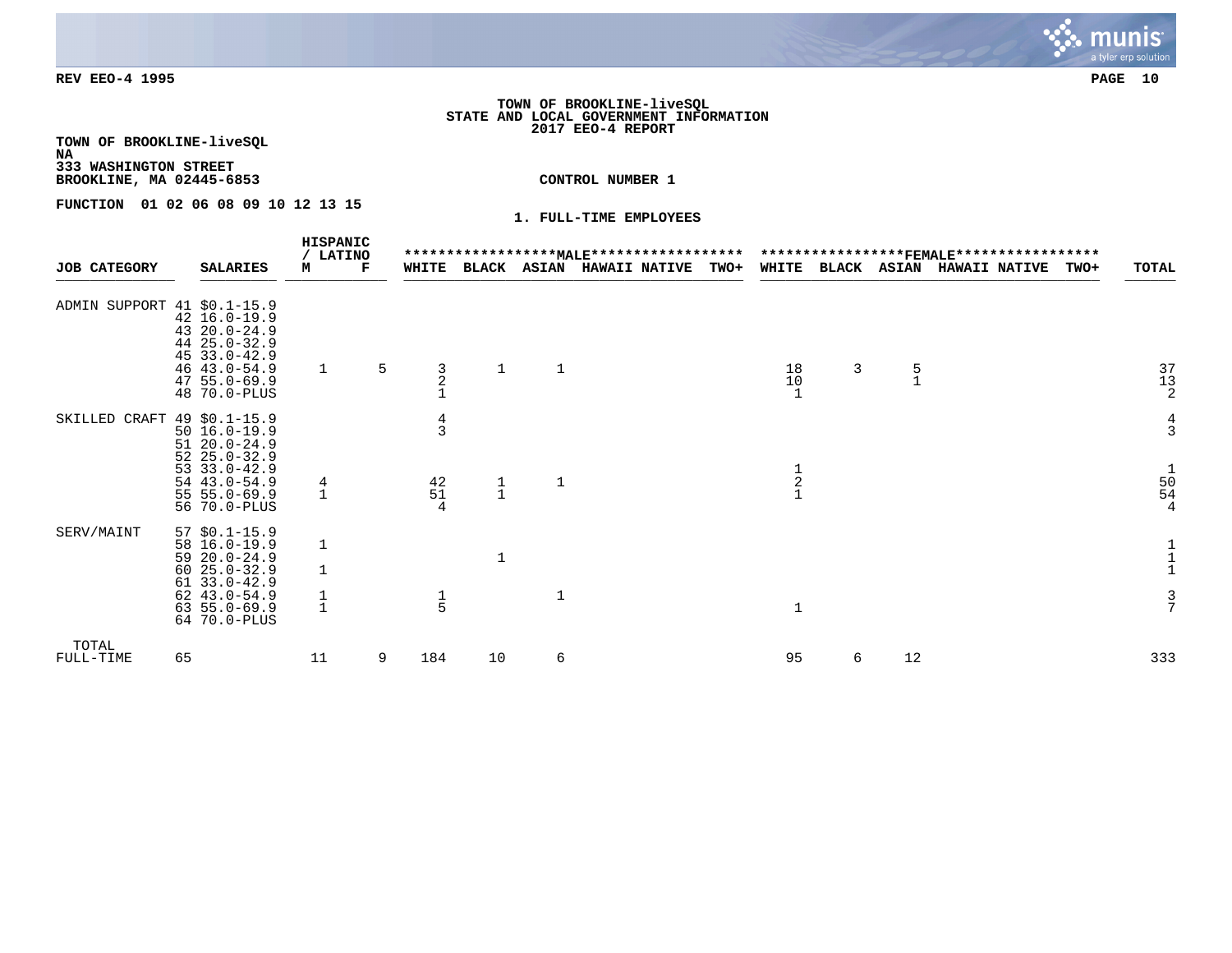

#### **TOWN OF BROOKLINE-liveSQL STATE AND LOCAL GOVERNMENT INFORMATION 2017 EEO-4 REPORT**

**TOWN OF BROOKLINE-liveSQL NA 333 WASHINGTON STREET**

**BROOKLINE, MA 02445-6853 CONTROL NUMBER 1**

**FUNCTION 01 02 06 08 09 10 12 13 15** 

**2. OTHER THAN FULL-TIME EMPLOYEES**

|                     |     | HISPANIC<br><b>LATINO</b> |    |       |              |              | ****************** <u>MALE</u> ****************** |      |        |              |              | ***************** <b>FEMAI.E</b> ****************** |      |       |
|---------------------|-----|---------------------------|----|-------|--------------|--------------|---------------------------------------------------|------|--------|--------------|--------------|-----------------------------------------------------|------|-------|
| <b>JOB CATEGORY</b> |     | м                         | г  | WHITE | <b>BLACK</b> | <b>ASIAN</b> | <b>HAWAII NATIVE</b>                              | TWO+ | WHITE  | <b>BLACK</b> | <b>ASIAN</b> | <b>HAWAII NATIVE</b>                                | TWO+ | TOTAL |
| OFFICIALS/ADM 66    |     |                           |    |       |              |              |                                                   |      |        |              |              |                                                     |      |       |
| PROFESSIONALS 67    |     |                           |    |       |              |              |                                                   |      | 10     |              |              |                                                     |      | 19    |
| TECHNICIANS         | 68  |                           |    |       |              |              |                                                   |      |        |              |              |                                                     |      |       |
| PROTECT/SERV        | 69  |                           |    |       |              |              |                                                   |      |        |              |              |                                                     |      |       |
| PARA-PROFESS        | -70 |                           |    | 27    | 8            |              |                                                   |      | 42     |              |              |                                                     |      | 101   |
| ADMIN SUPPORT 71    |     |                           |    |       |              |              |                                                   |      | $\cap$ |              |              |                                                     |      | 59    |
| SKILLED CRAFT 72    |     |                           |    |       |              |              |                                                   |      |        |              |              |                                                     |      |       |
| SERV/MAINT          | 73  |                           |    |       |              |              |                                                   |      |        |              |              |                                                     |      | 15    |
| TOTAL               |     |                           |    |       |              |              |                                                   |      |        |              |              |                                                     |      |       |
| PART-TIME           | 74  | 10                        | 13 | 53    | 18           |              |                                                   |      | 85     |              |              |                                                     |      | 209   |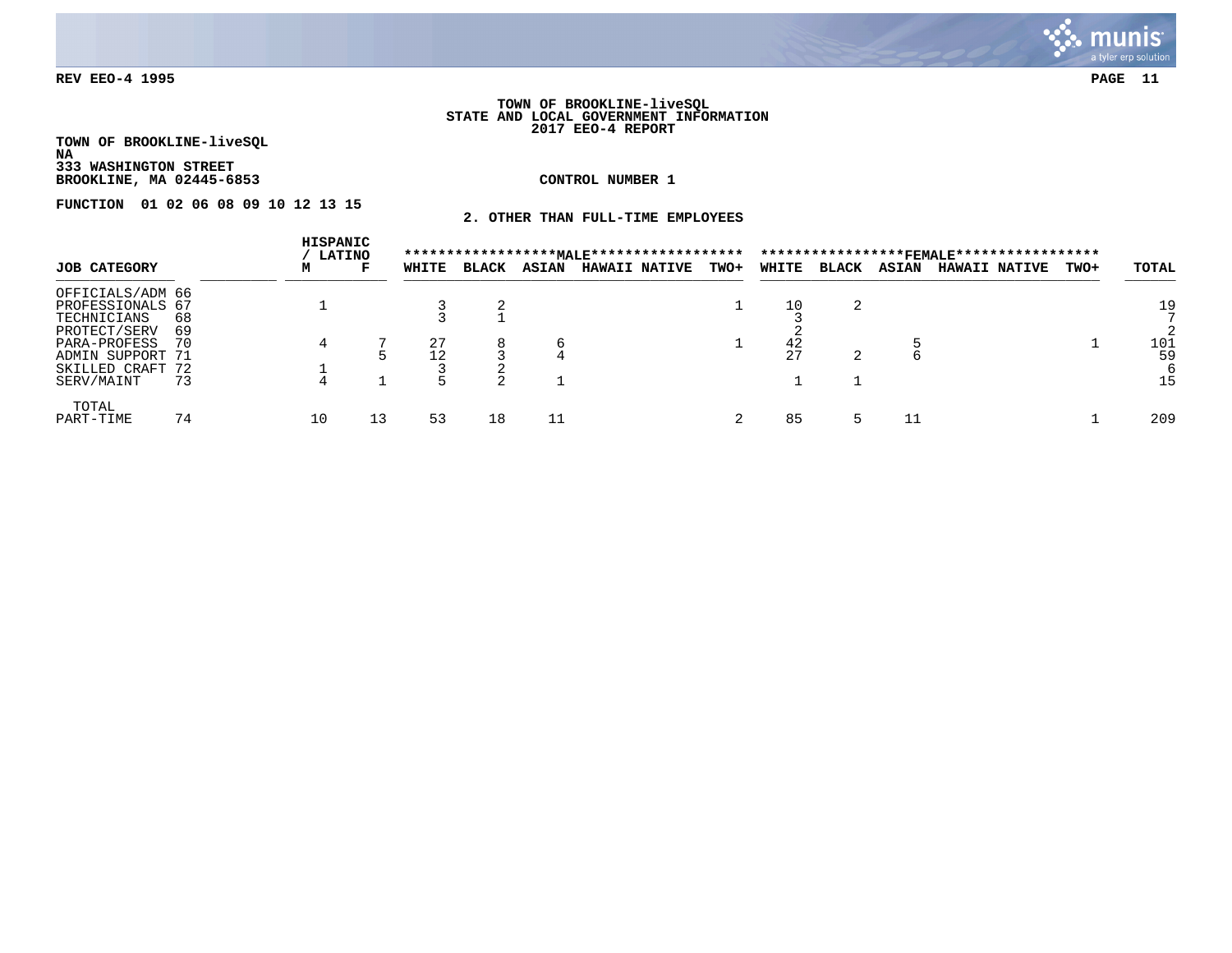

### **TOWN OF BROOKLINE-liveSQL STATE AND LOCAL GOVERNMENT INFORMATION 2017 EEO-4 REPORT**

**TOWN OF BROOKLINE-liveSQL NA 333 WASHINGTON STREET**

**BROOKLINE, MA 02445-6853 CONTROL NUMBER 1**

**FUNCTION 01 02 06 08 09 10 12 13 15** 

# **3. NEW HIRES DURING FISCAL YEAR - PERMANENT FULL-TIME ONLY**

|                     |    |   | HISPANIC<br><b>LATINO</b> |       |              |              |                      |             |       |              |              |                      |             |       |
|---------------------|----|---|---------------------------|-------|--------------|--------------|----------------------|-------------|-------|--------------|--------------|----------------------|-------------|-------|
| <b>JOB CATEGORY</b> |    | м | г                         | WHITE | <b>BLACK</b> | <b>ASIAN</b> | <b>HAWAII NATIVE</b> | <b>TWO+</b> | WHITE | <b>BLACK</b> | <b>ASIAN</b> | <b>HAWAII NATIVE</b> | <b>TWO+</b> | TOTAL |
| OFFICIALS/ADM 75    |    |   |                           |       |              |              |                      |             |       |              |              |                      |             |       |
| PROFESSIONALS 76    |    |   |                           |       |              |              |                      |             |       |              |              |                      |             |       |
| TECHNICIANS         | 77 |   |                           |       |              |              |                      |             |       |              |              |                      |             |       |
| PROTECT/SERV        | 78 |   |                           |       |              |              |                      |             |       |              |              |                      |             |       |
| PARA-PROFESS        | 79 |   |                           |       |              |              |                      |             |       |              |              |                      |             |       |
| ADMIN SUPPORT 80    |    |   |                           |       |              |              |                      |             |       |              |              |                      |             |       |
| SKILLED CRAFT 81    |    |   |                           |       |              |              |                      |             |       |              |              |                      |             |       |
| SERV/MAINT          | 82 |   |                           |       |              |              |                      |             |       |              |              |                      |             |       |
| TOTAL               |    |   |                           |       |              |              |                      |             |       |              |              |                      |             |       |
| NEW HIRE            | 83 |   |                           | 8     |              |              |                      |             |       |              |              |                      |             | 21    |